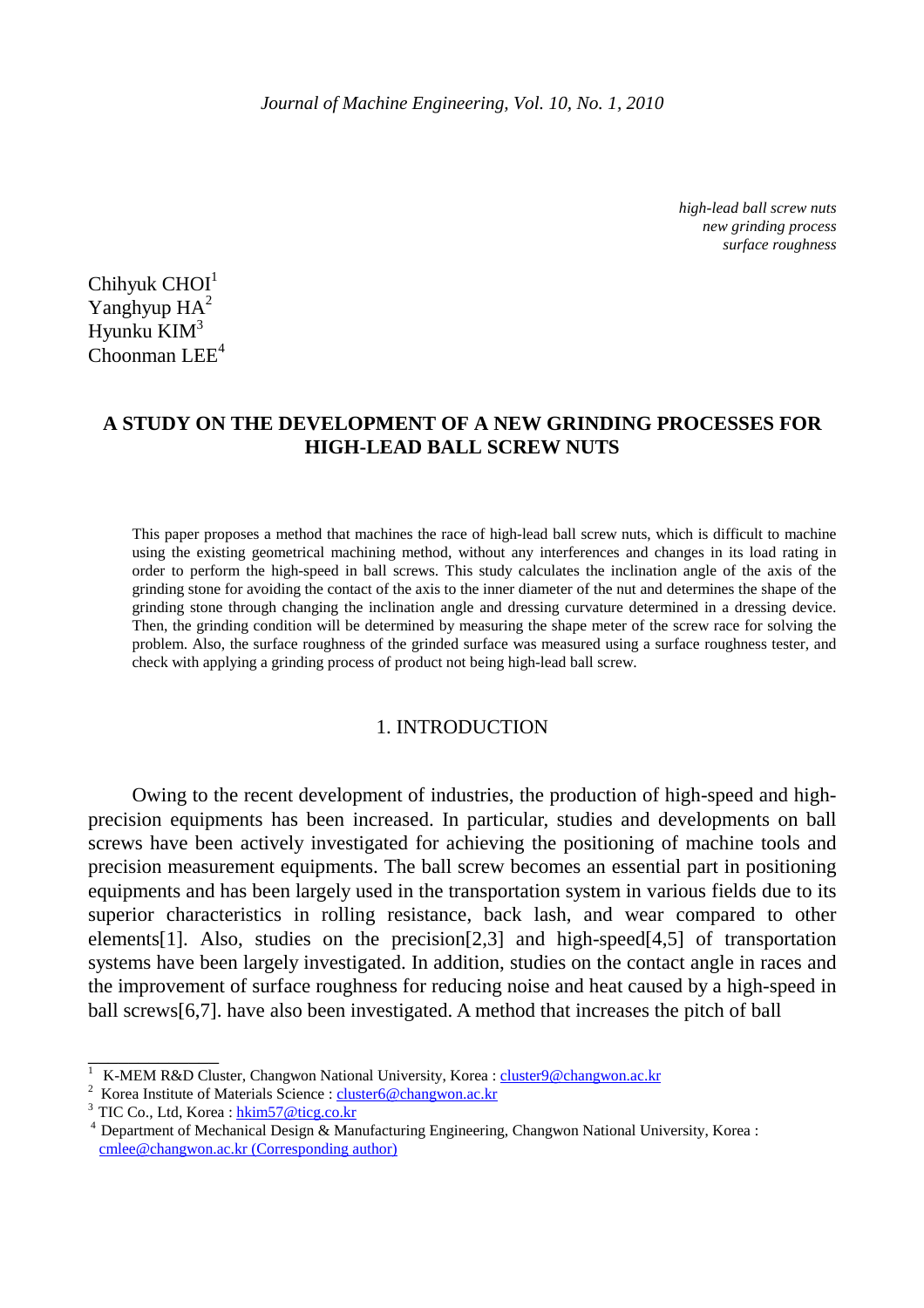screws has been used as a way to achieve the high-speed of ball screws. However, an increase of the pitch causes interference between the grinding stone and the inner diameter of nuts and that shows some difficulties in machining and decreases its load rating due to the change in the curvature of the race. Thus, this study proposes a method that machines the race of high-lead ball screw nuts, which is difficult to machine using the existing geometrical machining method, without any interferences and changes in its load rating in order to perform the high-speed in ball screws.

## 2. GRINDING PROBLEMS AND SPECIAL DRESSING

### 2.1. PROBLEMS IN THE GRINDING OF THE INNER SCREW OF THE NUT

Fig. 1 shows a grinding process of the screw race of a nut where  $β$ ,  $β$ , and  $β_3$  represent the lead angle of the grindstone, rake angle of the grinding stone axis, and rake angle of the dressing device, respectively. In a general grinding process, the machining can be performed by a certain inclination as much as the lead angle in which a high-lead angle causes interference between the axis of the grinding stone and the inner diameter of the nut. For avoiding the interference, the grinding is to be implemented with a small angle of the grinding stone as the same as the lead angle as illustrated in Fig. 2. However, it may cause interference between a side of the grinding stone and a raceway of the ball screw nut. To avoid the problem, the contact angle of balls should decrease, as a result, load rating decreases. Thus, it is necessary to determine a smaller inclination angle of the grinding stone than the lead angle and apply a special dressing method of avoiding interference between the grinding stone and the ball screw race. In addition, it is necessary to significantly modify the screw grinder and dressing device that are maintained in order to prevent the increase in production costs and develop a machining method that avoids a new exclusive device and satisfies grinding conditions. However, it is a very difficult issue that calculates the amount of interference between the grinding stone and the screw race as a three dimensional way. Thus, this study calculates the inclination angle of the axis of the grinding stone for avoiding the contact of the axis to the inner diameter of the nut and Fig. 1. Interference between grinder shaft and inner diameter part determines the shape of the grinding stone through changing the inclination angle and dressing curvature determined in a dressing device. Then, the grinding condition will be determined by measuring the shape of the screw race for solving the problem.



Fig. 1. Interference between grinder shaft and inner diameter part Fig. 2. Interference between grinder and inner race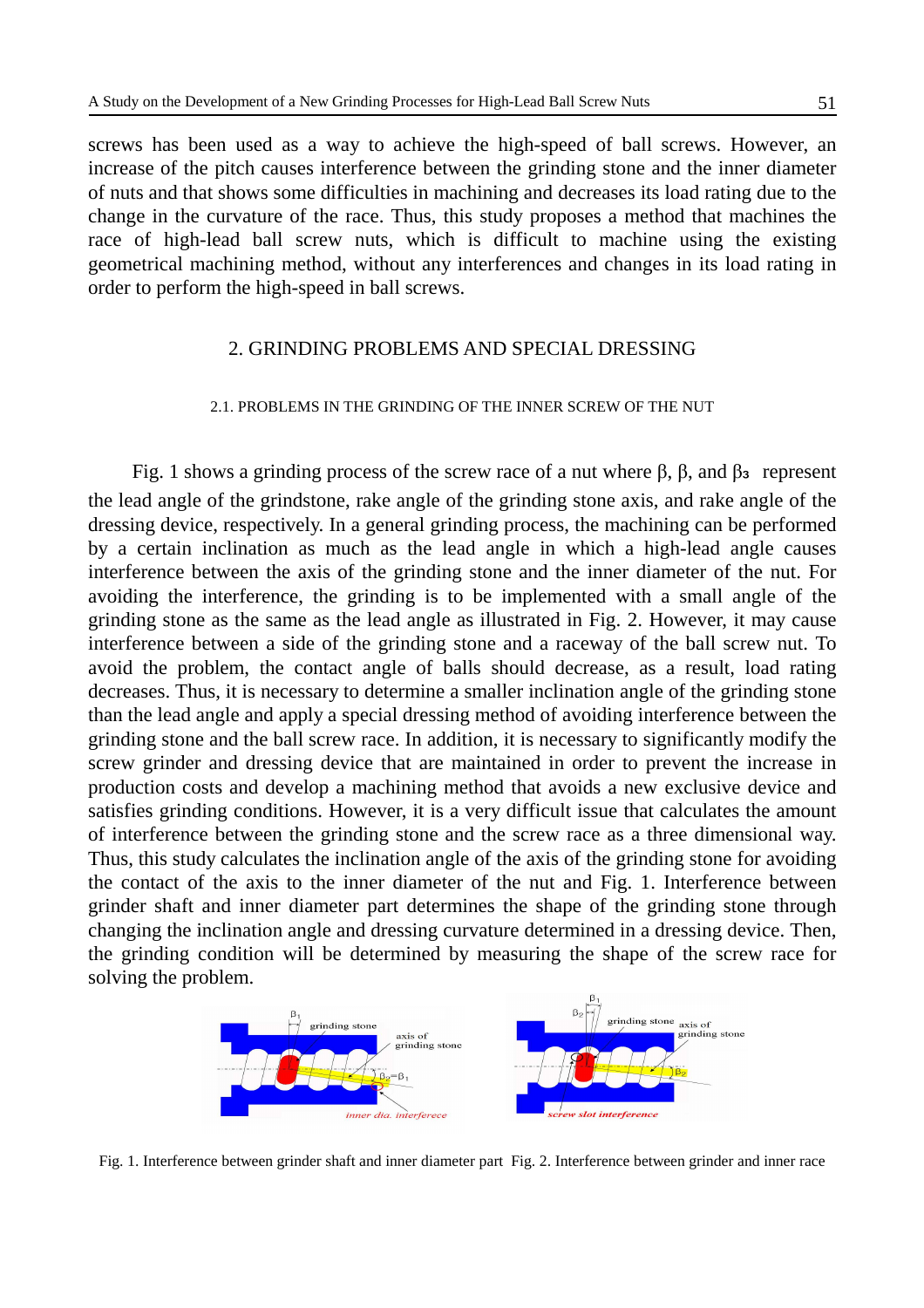### 2.2. SPECIAL DRESSING METHOD

 As shown in Fig. 3, the shape of the screw race is a type of Gothic Arc where *R* and *d* represent the curvature of the screw race and diameter of the grinding stone, respectively, in which the ball contact angle is determined by 45°. Also, the rotary diameter dresser was fabricated by the same shape of the screw race. If the rotary diameter angle is determined as the same as the lead angle, the desired shape can be machined even though the axis of the grinding stone is changed. The screw race of the rotary diameter is machined formed on the outside of a 90*mm* cylinder, and the screw race of a single direction nut is machined on the inside of the inner diameter side. However, as it is usually smaller than the rotary diameter, it is difficult to obtain a desired shape due to the interference of the left and right sides of the grinding stone to the screw race as the axis of the rotary diameter is grinded as the same as the lead angle. Fig. 4 illustrates the machined orbit of the grinding stone and rotary diameter. As shown in Fig. 4, it is possible to determine the curvature of the screw race and calculate the range of the diameter of the grinding stone through the determination of the angle of the rotary diameter.





Fig. 3. Contact shape of a ball and nut race Fig. 4. Orbits of grinder and rotary diameter

## 3. EXPERIMENTS

#### 3.1. METHODS

 The experiment was performed under the conditions presented in Tab. 1 and Fig. 5. For verifying the machined workpiece, the ball contact angle and the amount of wear in the grinding stone were calculated for comparing their characteristics based on the screw race of the nut measured by using a shape meter, roundness and cylinder geometry can be measured on products, manufactured by Taylor Hobson. Also, the experiment was implemented using two rotary diameter dresser angles, such as  $15^{\circ}$  and  $16.5^{\circ}$ . As noted in Tab. 2, the surface roughness of the grinded surface was measured using a surface roughness tester, which is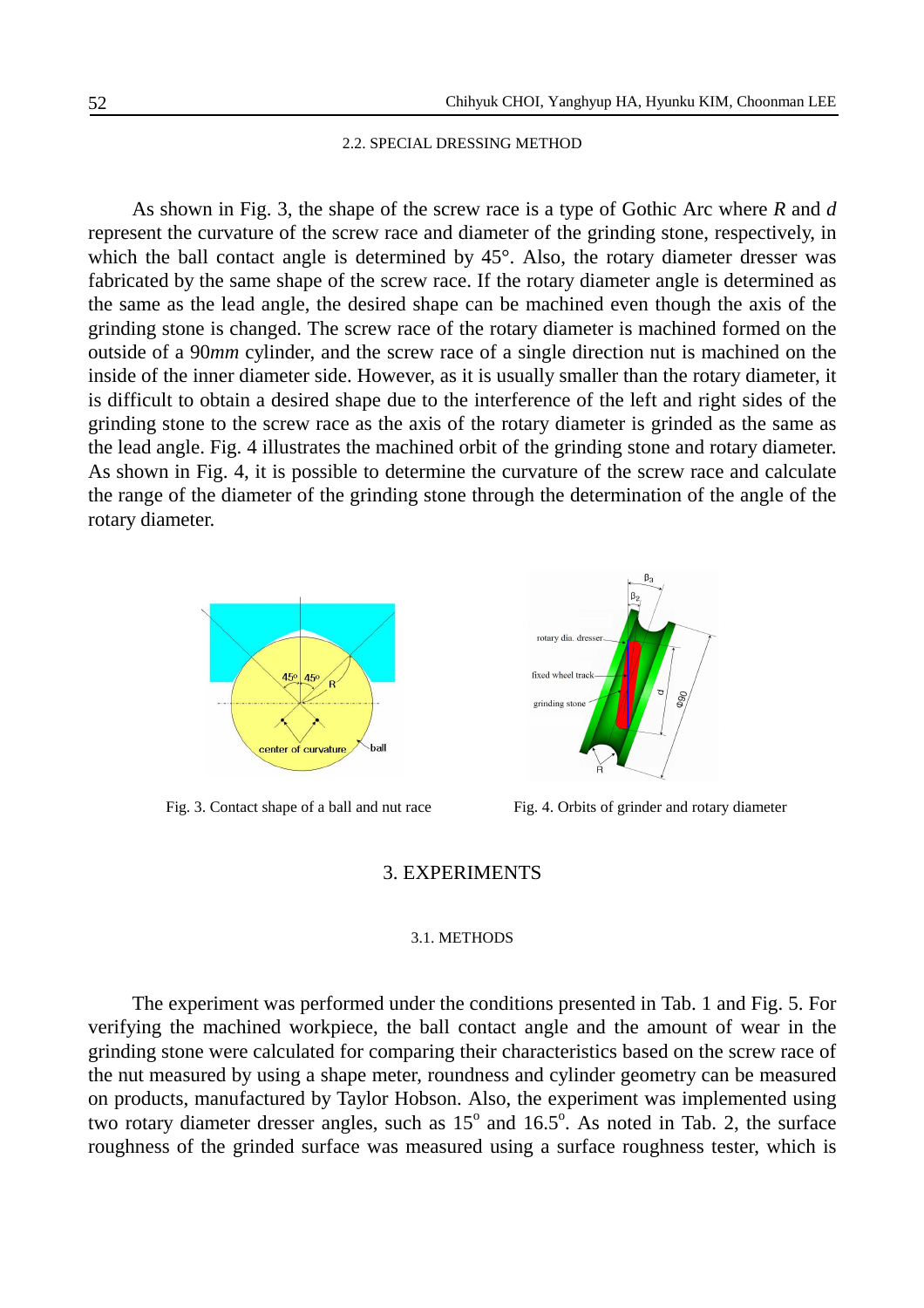the VC-10 manufactured by Optacom(GERMANY). The measurement of the surface roughness was carried out using an angle gauge through varying the angle toward the vertical direction for the lead angle.

| condition                                     | value                     |  |
|-----------------------------------------------|---------------------------|--|
| workpiece size                                | axis diameter 20 mm       |  |
|                                               | lead 20 mm                |  |
| material                                      | SCM420H, carburizing      |  |
| grinding stone                                | WA8018V (ø18 x w4)        |  |
| lead angle( $\beta_1$ )                       | $16.86^\circ$             |  |
| rake angle of grinding<br>stone               | $8.5^\circ$               |  |
| spindle( $\beta$ <sub>2</sub> )               |                           |  |
| rake angle of dresser( $\beta$ <sub>3</sub> ) | $15^{\circ}/16.5^{\circ}$ |  |
| grinding wheel speed                          | 20,000 rpm                |  |
| nut speed                                     | $10$ rpm                  |  |
| ball diameter                                 | 3.969 mm                  |  |
| rotary dresser slot diameter                  | 3.175 mm                  |  |
| grinding relief                               | $0.5$ mm                  |  |
| depth of cut                                  | $0.02$ mm                 |  |

Table 1. Conditions of the test



Fig. 5. Test condition

Table 2. Surface roughness measurement condition

| mode              | value           |
|-------------------|-----------------|
| assessment mode   | roughness       |
| cutoff length     | $0.25$ mm       |
| data length       | 1 <sub>mm</sub> |
| number of cutoffs | 3               |
| filter type       | gaussian        |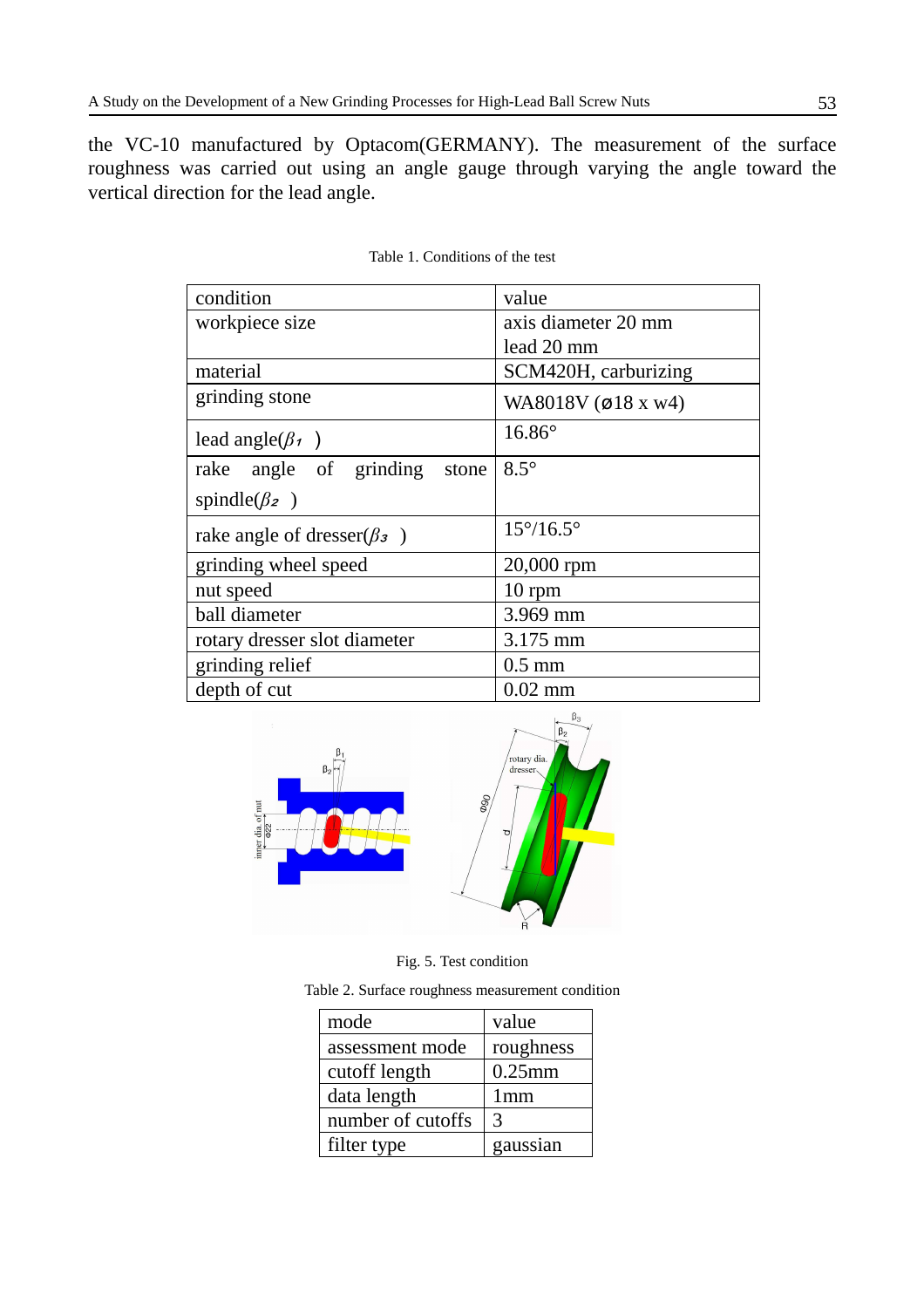## 3.2. RESULTS

 Fig. 6 illustrates the change in the diameter of the grinding stone and the contact angle obtained by using the shape meter. In case of grinding with the dress angle of 15°, the amount of interference shows a large value, and the ball contact angle is significantly decreased as the diameter of the grinding stone is more than 17 *mm*. Also, it causes a deviation between the left and the right contact angles and that is due to the fact that it turns off the center point between the nut and the grinding stone. Thus, it can be seen that modification of the dressing device is required. In case of grinding with the dress angle of



Fig. 6. Contact angle according to rake angle of dresser

the 16.5°, the contact angles can be determined by  $42^{\circ}$   $\sim$  45° for the diameters of the grinding stone ranged by 17.2  $mm \sim 16.8 \, mm$  in which the change in the angle is increased linearly. As a result of the verification of the basic dynamic load rating (*Ca*) based on these contact angles. The grinding method can assure more than 94% compared with a regular grinding method.

|                                | calculated data | measured data |
|--------------------------------|-----------------|---------------|
| contact angle $[°]$            | 45              | 42            |
| ball diameter [mm]             | 3.969           | 3.969         |
| radius of curvature [mm]       | 2.183           | 2.50          |
| distance in center [mm]        | 0.281           | 0.300         |
| basic dynamic load rating [kN] | 9.3             | 8.8           |

Table 3. Comparisons of calculated and measured data

 Table 3 represents the comparison of ideal calculation values using a theoretical method and the experiment. The results calculated by using the theoretical method are shown in Fig. 7, where  $\alpha$ ,  $R$ ,  $\alpha$ ,  $D$  and  $C$  show the ball contact angle, radius of curvature,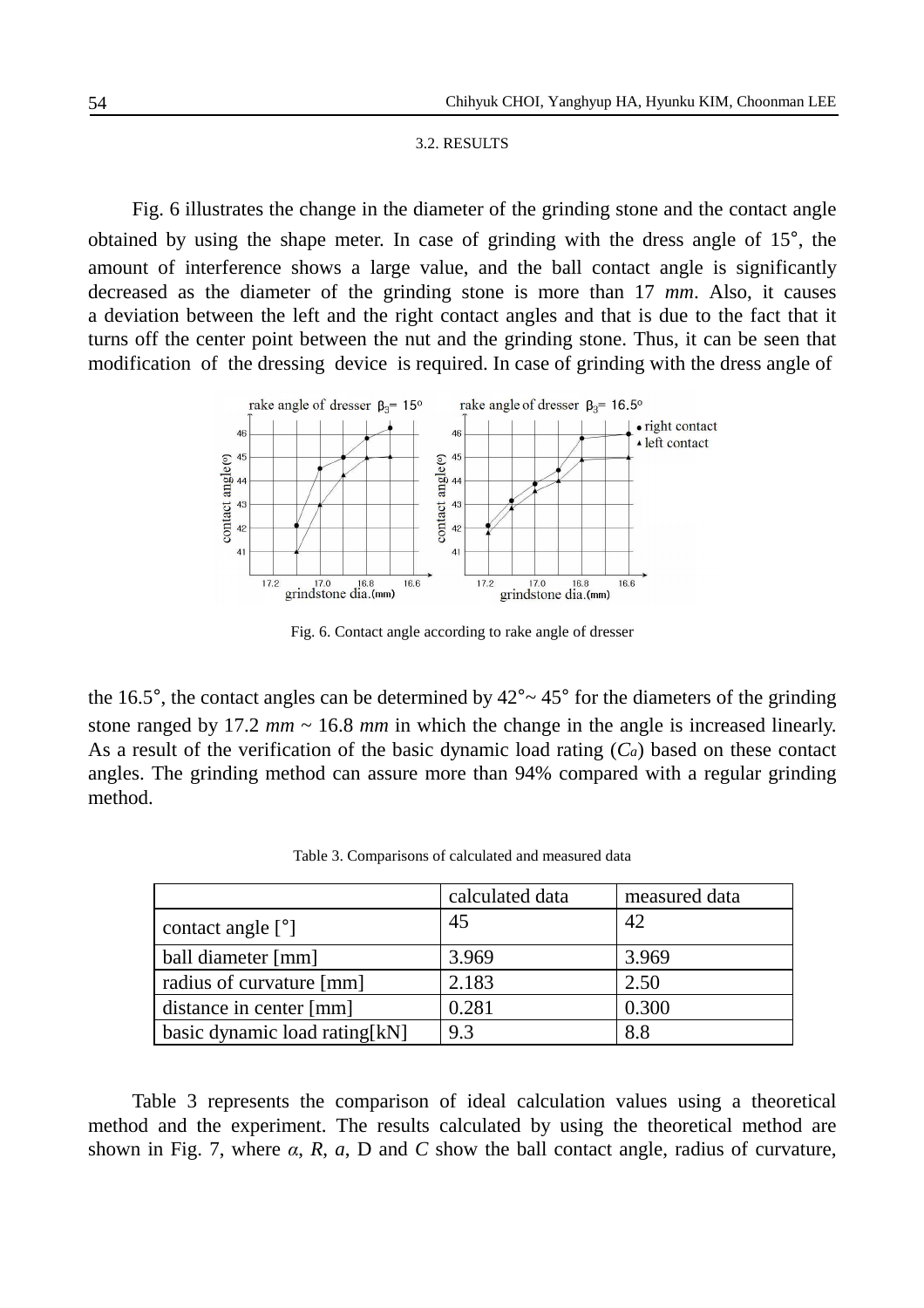distance of the center point, ball diameter and distance between the center of the curvature and the center of the ball, respectively. Because the allowance of the ball contact angle of general ball screws is determined by 55%, the distance between the radius of curvature and the center point can be expressed as equation[1] by trigonometric function. Fig. 8 represents the shape of the screw race with the contact angle of 42°. The maximum grinding interference of 0.01*mm* was generated at the inner side of the nut. The radius of curvature and the distance of the center point are presented in Table 1. The measured value of the basic dynamic load rating (*Ca*) was 8.8*kN*, and that did not affect the service life significantly compared with the theoretical value of 9.3*kN* as the contact angle was configured by 45°. In addition, it can be considered that there were no problems in its practical application because the deviation of the left and right contact angles was within 0.25. Furthermore, the deviation can be corrected through modifying the vibration of the center of the grinding stone that is contacted by the grinding point. The difference between the theoretical and the measured values in the radius of curvature was 0.019. It is the data within the allowance error of the radius of curvature, ±0.020, in general. It was also verified that the grinding method can be used as an aspect of its shape.



Fig. 7. Principle of curvature and distance in center Fig. 8. Ideal contact point and real contact point

$$
R = 0.55D
$$
  
\n
$$
a = 2 \times 0.05D \sin \alpha
$$
 (1)

 Fig. 9 illustrates the results of the surface roughness measurement based on the method presented in Table 2 by using the processed workpiece according to the experiment, In Fig. 9 a) represents the results of the workpiece measurement used in this study, and b) shows the center line average roughness, 0.153 µm, in which the value of *Ra* was measured by 0.389 µm. By considering the surface roughness, *Ra*, which was determined by 0.3~0.42 µm after applying a grinding process of product not being high-lead ball screw, it can be considered that the results obtained in this study can be generally accepted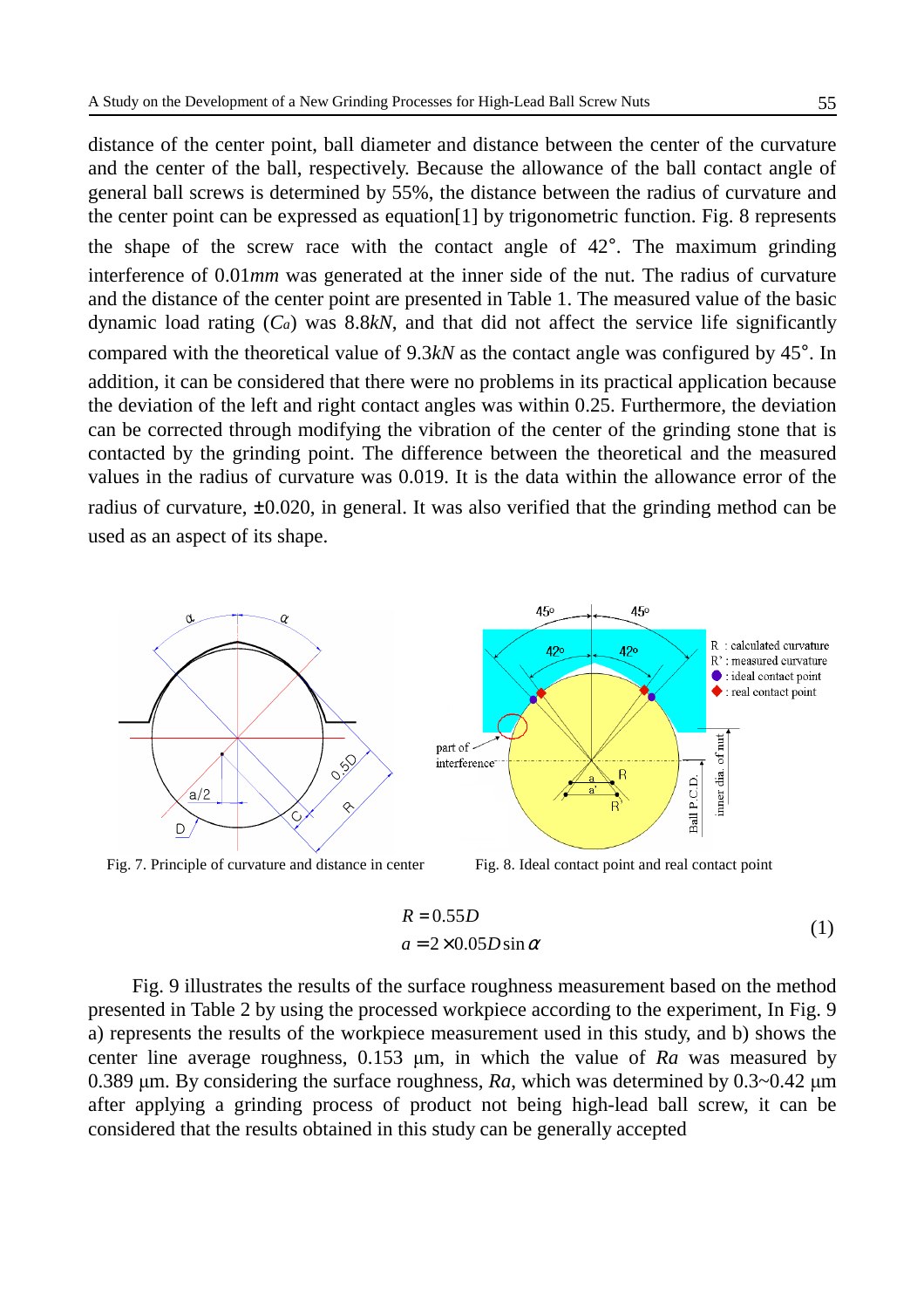

Fig. 9. Surface roughness: a) experimental workpiece ; b) common workpiece

## 4. CONCLUSIONS

 This study showed that the grinding of the screw race can be implemented as a desired shape by machining it as a special shape through modifying the curvature shape of the rotary diameter and rake angle of the grinding stone, which is determined by 1/2 of the lead angle, based on the experiment. In the results of the grinding, the ball contact angles were obtained by  $42^{\circ}$   $\sim$  45° according to the diameters of the grinding stone determined by 17.2 *mm*  $\sim$ 16.8 *mm*. These contact angles represent the smoothest rotation in screw balls and the most stable range in the dynamic characteristics in ball screws due to the small influence on the change in the load capacitance. The surface roughness obtained by the experiment showed the similar results to the surface roughness level after applying a general grinding process. Thus, it was possible to fabricate products easily and efficiently using the method proposed in this study for machining high-lead ball screw nuts. In addition, it is necessary to perform studies on the methods that are able to obtain better surface roughness and its machining methods in the comparison of the study on the noise and heat according to the recent tendency of the high-speed of ball screws.

#### ACKNOWLEDGEMENT

*This work is supported by grant No. RTI04-01-03 from Regional Technology Innovation Program of the Ministry of Knowledge Economy(MKE).*